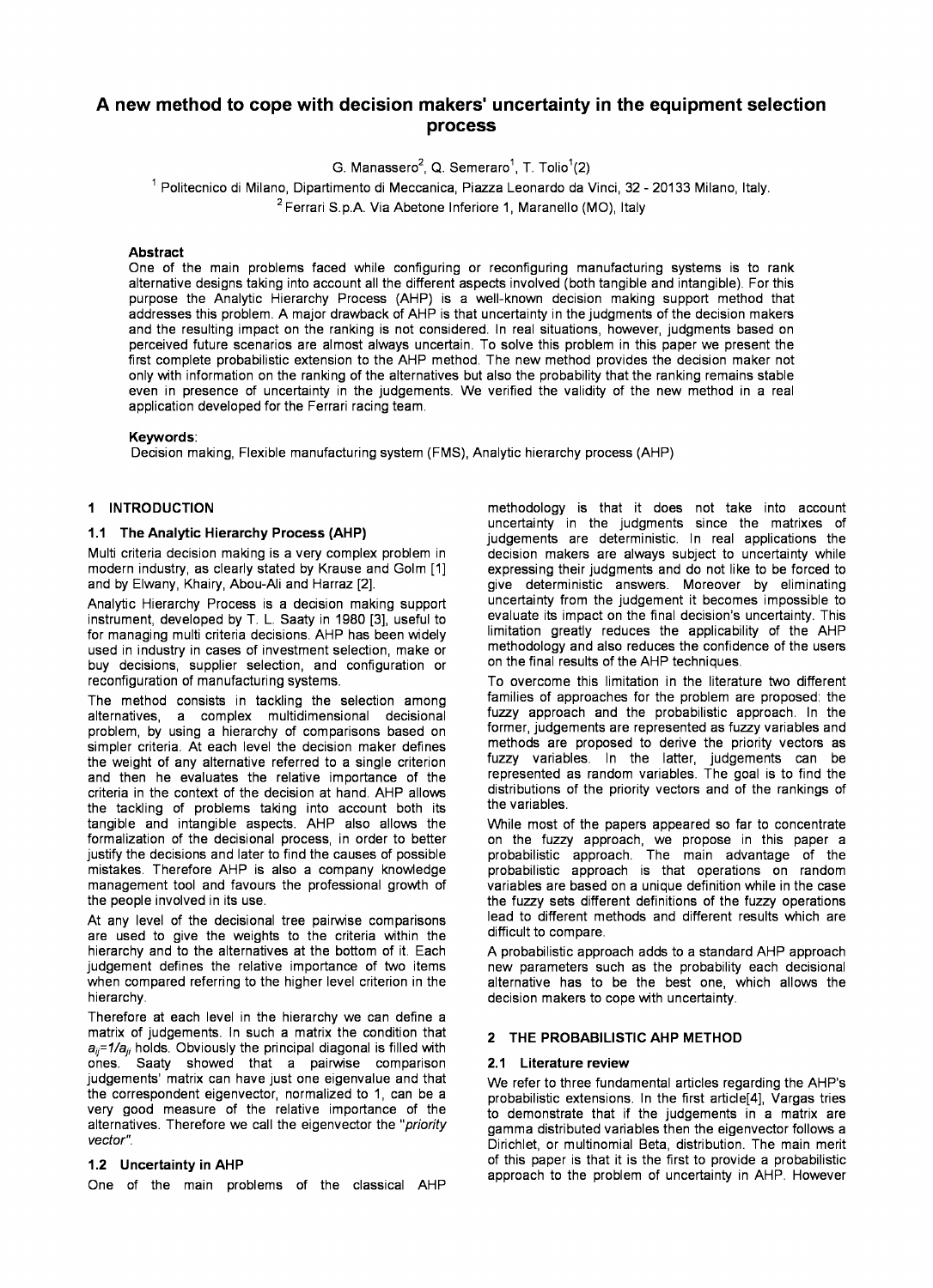there are two problems with this approach. First the gamma is not reciprocal, therefore defining an element  $a_{ii}$ of the matrix as a gamma random variable, we have that a<sub>ii</sub>=1/a<sub>ii</sub> is not distributed as a gamma. Therefore the order in which the decision maker gives his judgements modifies the probability distributions of the elements of the matrix, and this goes against one of the main principle of the AHP methodology. Secondly the elements of the principal diagonal are treated as random variables but by definition they must be equal to 1.

The second article we refer to [5], proposed by Escobar<br>and Moreno-Jimenez, solves both problems. Moreno-Jimenez, solves demonstrating that if a judgement follows a reciprocal distribution then also its reciprocal is a random variable that follows the same kind of distribution. Moreover also the priority vector's components follow a reciprocal distribution. In particular the authors demonstrate the validity of these conclusions for the lognormal distribution.

The limit of this approach is that it is impossible to evaluate analytically the distributions of the various random variables in particular the rankings and the global priority vectors within the tree. Therefore to obtain the required information it is necessary to use the MonteCarlo simulation.

The third article [6] we consider, the most important for our proposal, is a work published by Dennis in 1987. Referring to Wilks' work [7] Dennis demonstrates that, under some conditions involving the parameters, if every weight vector in the decisional tree **is** a Dirichlet distributed vector, then also the global priority vectors follow the same kind of distribution.

## **2.2 The new probabilistic AHP method**

We propose to represent the pairwise comparison judgements with second kind Beta variables. With this approach we do not incur the problems encountered by Vargas since the functions are reciprocal and we can also exploit the Dennis method to obtain a complete probabilistic approach.

The variables used in the pairwise comparisons have the following probability distribution:

$$
Be_2(x,\alpha,\beta) = \frac{x^{\alpha-1}}{Be(\alpha,\beta) \cdot (1+x)^{\alpha+\beta}} \quad E[Be_2(x,\alpha,\beta)] = \frac{\alpha}{\beta} \qquad (2.1)
$$

In the proposed approach we represent the components of a Saaty nxn matrix with second kind Beta variables and we define *n* parameters  $\alpha_k$  so that each element  $a_{ij}$  of the matrix follows a distribution  $Be_2(\alpha_\nu \alpha_\nu)$ . Under these conditions we can affirm that the components of the eigenvector are standard Gamma random variables, with parameters  $\alpha_1, \ldots, \alpha_n$ . We can easily verify this statement in the case of perfect consistency of the matrix. Indeed a second kind Beta variable  $Be_2(\alpha_\mu \alpha_\nu)$  corresponds to the ratio between two standard Gamma variables with parameters  $\alpha_i$ ,  $\alpha_j$ . Therefore we can write the judgments matrix as:

$$
\begin{bmatrix}\n1 & Be_2(\alpha_1, \alpha_2) & \cdots & Be_2(\alpha_1, \alpha_n) \\
Be_2(\alpha_2, \alpha_1) & 1 & \cdots & Be_2(\alpha_2, \alpha_n) \\
\vdots & \vdots & \ddots & \vdots \\
Be_2(\alpha_n, \alpha_1) & Be_2(\alpha_n, \alpha_2) & \cdots & 1\n\end{bmatrix} = \n\begin{bmatrix}\n1 & \Gamma(\alpha_1) \\
\Gamma(\alpha_2) \\
\vdots \\
\Gamma(\alpha_n) \\
\Gamma(\alpha_1) & 1 & \cdots & \Gamma(\alpha_n) \\
\vdots \\
\Gamma(\alpha_n) \\
\Gamma(\alpha_1) & \Gamma(\alpha_n) \\
\Gamma(\alpha_2) & \cdots & 1\n\end{bmatrix}
$$
\n(2.2)

Knowing that in case of perfect consistency every Gamma with the same parameter in 2.2 is exactly the same variable, it is obvious that the eigenvalue of the matrix is n and that the eigenvector **is** the following:

$$
V \approx [\Gamma(\alpha_1) \quad \dots \quad \Gamma(\alpha_n)]^T
$$
 (2.3)

In the rest of the paper we will continue to represent the variables with their distributions. We will also use apexes to distinguish between variables with the same distribution.

Now we demonstrate the previous result in the case of non-perfect consistency. Using the well known eigenvector formula  $A \cdot v = k \cdot v$  we can deduce n different expressions for the eigenvalue *k:* 

$$
k = 1 + \sum_{\substack{j=1 \\ j \neq i}}^{n} \frac{a_{ij} \cdot v_j}{v_i}
$$
 (2.4)

If the hypothesis that the eigenvectors' elements are gamma distributed is verified, then for each row of the system the eigenvalue is:

$$
k_i \approx 1 + \sum_{j=1}^n \left[ B e_2(\alpha_i, \alpha_j) \Gamma(\alpha_j) / \Gamma(\alpha_i) \right]
$$

Remembering that the product  $~_{Be~_2}(\alpha_{_i},\alpha_{_j})\Gamma(\alpha_{_j})$  follows a  $\Gamma(\alpha)$  distribution, we deduce the following:

$$
k_i \approx 1 + \sum_{j=1}^n B e_2(\alpha_i, \alpha_i)
$$
 (2.6)

Now we show that two second kind Beta variables with respectively parameters  $(\alpha_i, \alpha_j)$  and  $(\alpha_j, \alpha_j)$  are equivalent:

$$
Be_2(\alpha_i, \alpha_j) \cdot \Gamma(\alpha_j) = \Gamma'(\alpha_i)
$$
  

$$
\downarrow \qquad \qquad \downarrow \qquad \qquad \downarrow
$$
  

$$
\frac{\Gamma(\alpha_i)}{\Gamma'(\alpha_j)} \cdot \Gamma(\alpha_j) = \Gamma'(\alpha_i)
$$
  

$$
Be_2(\alpha_j, \alpha_j) = \frac{\Gamma(\alpha_j)}{\Gamma'(\alpha_j)} \stackrel{\downarrow}{=} \frac{\Gamma'(\alpha_i)}{\Gamma(\alpha_i)} = Be_2(\alpha_i, \alpha_i)
$$
  
(2.7)

In this way it is demonstrated that the representation of *k*  as the sum of second type beta variables can be the same for every row of the matrix. Obviously this representation is valid only under some conditions. Indeed, because of the principles of the reciprocal matrices, the eigenvalue *k*  cannot assume a value of less than *n,* and this condition cannot be verified if the variables are totally independent. The conditions to verify are in number of *n-I* and involve the equivalence of the eigenvalue of the various rows of the system:

$$
k_1 = k_i \qquad \forall i = 2,...,n \qquad (2.8)
$$

We show, as an example, the development of these conditions in the case of a 3x3 matrix:

$$
\begin{cases}\n1+B e_2(\alpha_1,\alpha_1)+B e_2(\alpha_1,\alpha_1)=k \\
1+B e_2(\alpha_1,\alpha_1)^{-1}+B e_2(\alpha_2,\alpha_2)=k \\
1+B e_2(\alpha_1,\alpha_1)^{-1}+B e_2(\alpha_2,\alpha_2)^{-1}=k\n\end{cases}
$$
\n(2.9)

$$
\begin{cases}\nBe_2(\alpha_1, \alpha_1) + Be_2'(\alpha_1, \alpha_1) = Be_2(\alpha_1, \alpha_1)^{-1} + Be_2(\alpha_2, \alpha_2) \\
Be_2(\alpha_1, \alpha_1) + Be_2'(\alpha_1, \alpha_1) = Be_2(\alpha_1, \alpha_1)^{-1} + Be_2(\alpha_2, \alpha_2)^{-1}\n\end{cases}
$$
\n(2.10)

$$
\begin{cases}\nBe_2(\alpha_1, \alpha_1) = Be_2(\alpha_2, \alpha_2) \\
Be_2(\alpha_1, \alpha_1) = Be_2(\alpha_1, \alpha_1)^{-1}\n\end{cases}
$$
\n(2.11)

The eigenvalue **is** the following random variable:

$$
k \approx 1 + Be_2(\alpha_1, \alpha_1) + \frac{1}{Be_2(\alpha_1, \alpha_1)}
$$
\n(2.12)

Finally since the eigenvector's elements are standard Gamma variables also in the case of non consistency the weights follow a Dirichlet distribution with parameters  $\alpha_i$  for *j=1,* ..., *n* as already demonstrated by Vargas.